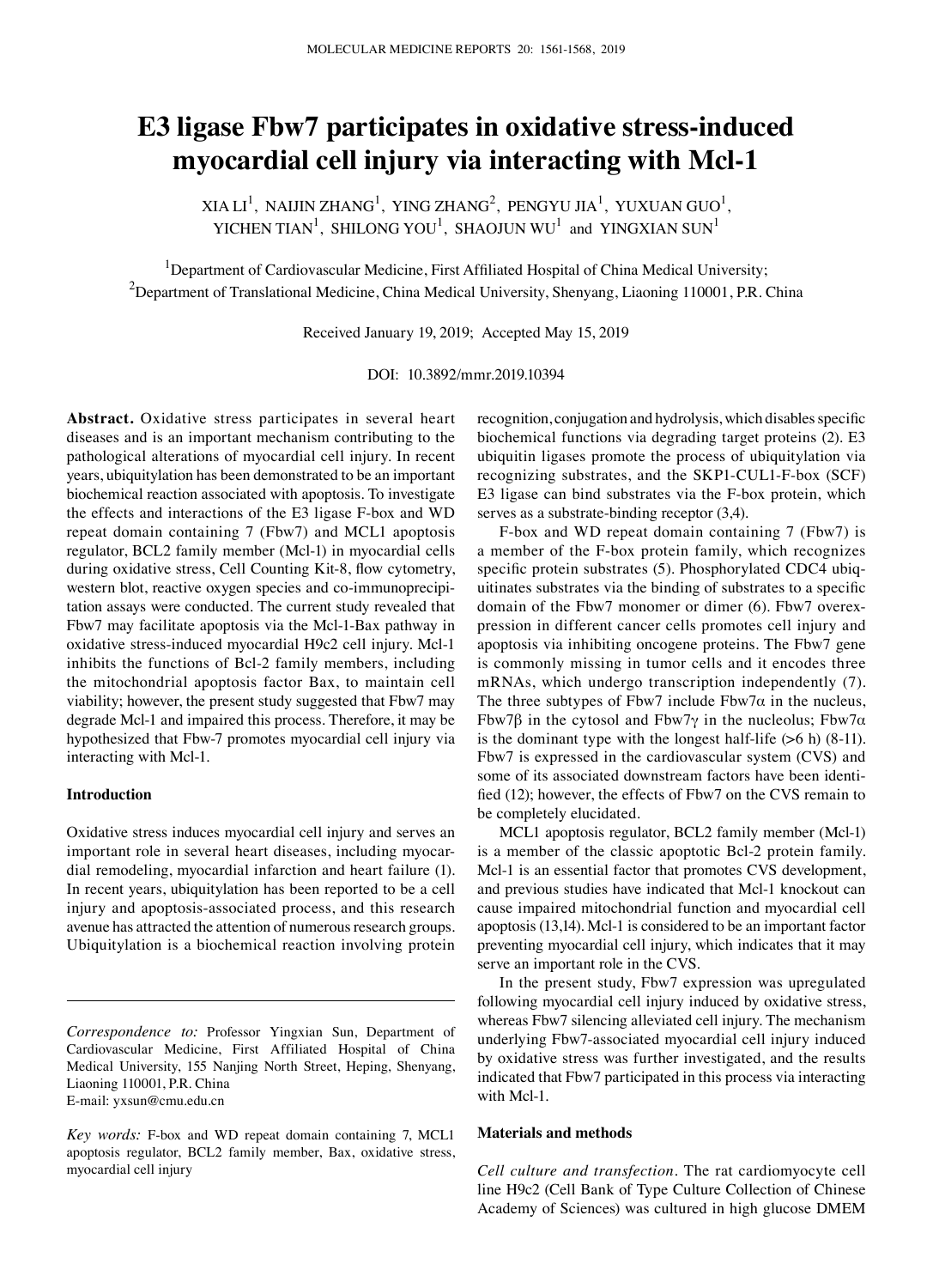(HyClone; GE Healthcare Life Sciences) supplemented with 10% FBS (cat. no. FB15015; Clark Bioscience). The cells were maintained at 37˚C in a humidified incubator (HERAcell 150i; Thermo Fisher Scientific, Inc.) containing  $5\%$  CO<sub>2</sub>. The medium was refreshed every 2 days and cells were subcultured when cell confluence reached 90%. Cell transfection was performed using Lipofectamine® 3000 (Invitrogen; Thermo Fisher Scientific, Inc.). Small interfering (si)RNA [negative control (cat. no. siN05815122147; 50 nM) and siRNA-Fbw7 (cat. no. siG180322050951; 50 nM); Guangzhou Ribobio Co., Ltd.] and plasmids [control green fluorescent protein (GFP) and GFP-Fbw7 plasmid (backbone: pEGFP‑N1; cat. no. Fbw7-XM\_002729089.5;  $1 \mu g/ml$ ; Wuhan Genecreate Biological Engineering Co., Ltd.] were transfected into H9c2 cells for 48 h prior to subsequent experimentation according to the manufacturer's protocol. The medium was refreshed 8 h after the transfection reagent was first added. The sequence of siRNA‑Fbw7 was 5'-GATACATCAATCCGAGTCT-3'.

*Oxidative stress model.* Different concentrations of H<sub>2</sub>O<sub>2</sub> were used to treat cells undergoing different experiments.  $H_2O_2$ concentrations ranged between 0 and 500  $\mu$ mol/l for H<sub>2</sub>O<sub>2</sub> gradient tests, whereas a concentration of 500  $\mu$ mol/l H<sub>2</sub>O<sub>2</sub> was used to treat cells undergoing siRNA transfection. All  $H<sub>2</sub>O<sub>2</sub>$  treatments were performed in a cell incubator (37°C) and occurred 2 h following transfection with siRNA.

*Cell Counting Kit-8 (CCK-8) analysis.* H9c2 cells at a confluence of 90% were subcultured in a 96-well plate to perform the CCK-8 analysis. DMEM/CCK-8 (Beyotime Institute of Biotechnology) reagent mixture (10:1; 110  $\mu$ l/well) was added to replace the primary DMEM after 2 h of  $H_2O_2$  treatment. Subsequently, after incubation for 2 h at 37˚C, the optical density value was determined at a wavelength of 450 nm using a microplate spectrophotometer (Tecan Infinite F50; Tecan Group, Ltd.).

*Western blotting and co‑immunoprecipitation (co‑IP).*  After 2 h of treatment with  $H_2O_2$  at different concentrations, 6‑cm culture dishes containing H9c2 cells (90% confluence were collected and lysed in lysis buffer (Beijing Solarbio Science & Technology Co., Ltd.) on ice for 40 min. Samples were subsequently centrifuged at 12,000 rpm (16,000 x g) at 4˚C for 20 min, and the supernatants were collected. The Bradford assay was performed to determine the protein concentration using Coomassie Brilliant Blue and an infinite f50 spectrophotometer (Tecan Life Sciencies).

For the co-IP experiment, four 10-cm culture dishes seeded with H9c2 cells (90% confluence) were included for each experimental group. Exogenous co‑IP was performed on H9c2 cells transfected with GFP-Fbw7 (GFP-Fbw7 group) or control plasmid (IgG group), whereas endogenous co‑IP was performed on control (without IgG in the protein sample), treatment (500  $\mu$ mol/l H<sub>2</sub>O<sub>2</sub>) and IgG groups. All samples were pre-cleared with 30  $\mu$ l A/G agarose beads (cat. no. 36403ES03; Shanghai Yeasen Biotechnology Co., Ltd.) for 1 h, and lysis buffer (Beijing Solarbio Science & Technology Co., Ltd.), Mcl-1  $(3 \mu l; \text{cat. no. D2W9E}; \text{Cell})$ Signaling Technology, Inc.) or control IgG antibody  $(3 \mu l)$ ; cat. no. sc-2025; Santa Cruz Biotechnology, Inc.), and A/G beads were added and mixed overnight at 4˚C. The precipitate was washed in lysis buffer and then centrifuged (700 x g at  $4^{\circ}$ C for 5 min); this procedure was repeated three times. After discarding the supernatant,  $25 \mu$ l of  $2C$  loading buffer was added, and then samples were heated in boiling water for 7 min to elute proteins.

SDS-PAGE (10%) was performed using 50  $\mu$ g (western blotting) and  $2,000 \mu$ g (co-IP) total protein per sample. Bovine serum albumin (5%; Beijing Solarbio Science & Technology Co., Ltd.) was used to block non-specific binding at room temperature for 1 h following transfer to PVDF membranes, prior to incubation with primary antibodies (4˚C, overnight). The following antibodies (1:1,000) were used to detect proteins: Anti-Mcl-1 (cat. no. D2W9E; Cell Signaling Technology, Inc.); and anti-Fbw7 (cat.no.55290-1‑AP), anti-Bax (cat.no.50599-2‑Ig), anti-caspase-3 (cat.no.19677-1‑AP), anti-GFP (cat.no.50430-2‑AP), anti-tubulin (cat. no. 11224-1‑AP), anti-β-actin (cat. no. 6000B-1‑Ig) and anti-GAPDH (cat. no. 60004-1‑Ig; all ProteinTech Group, Inc.). Membranes were then incubated at room temperature for 2 h (1:10,000) with horseradish peroxidase-conjugated anti-rabbit (cat. no. A21020) and anti-mouse (cat. no. A2101) antibodies (Abbkine Scientific Co., Ltd.). The blots were visualized using Tanon™ High-sig ECL Western Blotting Substrate (Tanon Science and Technology Co., Ltd.).

Gray value analysis of western blots and ROS quantification was performed using ImageJ (version 1.8.0; National Institutes of Health); all western blotting data were normalized to constitutive loading controls (gray value ratio of proteins/constitutive proteins) to obtain relative gray values.

*Flow cytometry (FCM).* H9c2 cells (including siRNA-transfected cells) from 6-well plates (90% confluence) treated with different concentrations of  $H_2O_2$  were digested with 0.25% trypsin (EDTA‑free), collected and washed with PBS. A total of 500  $\mu$ l Annexin V Binding Buffer (diluted to 1X with distilled water) with  $3 \mu$ l each of Annexin V-FITC and propidium iodide (Apoptosis Detection kit; cat. no. AD10; Dojindo Molecular Technologies, Inc.) were added to cells to measure apoptosis. The staining process was performed at room temperature for 15 min. The results were analyzed using a flow cytometer (BD LSRFortessa™; BD Biosciences) with BD FACSDiva software 4.1 (BD Biosciences), and the apoptotic rate was calculated as the sum of the quadrant (Q)2 and Q4 values.

*Reactive oxygen species (ROS) analysis.* H9c2 cells were subcultured into a 24-well plate and allowed to reach 70% cell confluence. ROS analysis was performed to detect and measure intracellular oxidative stress. Briefly, 2',7'‑dichloro‑dihydrofluorescein diacetate (DCFH‑DA; ROS detection assay kit; Beyotime Institute of Biotechnology) was diluted with FBS-free DMEM (1:1,000) and 500  $\mu$ l diluted DCFH‑DA was added to each well of a 24-well plate following transfection with siRNA and 2 h of treatment with  $H_2O_2$ . After incubation at 37°C for 1 h, each well was refreshed and washed with FBS-free DMEM three times. The images were captured under an inverted fluorescence microscope (Olympus IX71; Olympus Corporation) with an excitation wavelength of 488 nm and an emission wavelength of 525 nm.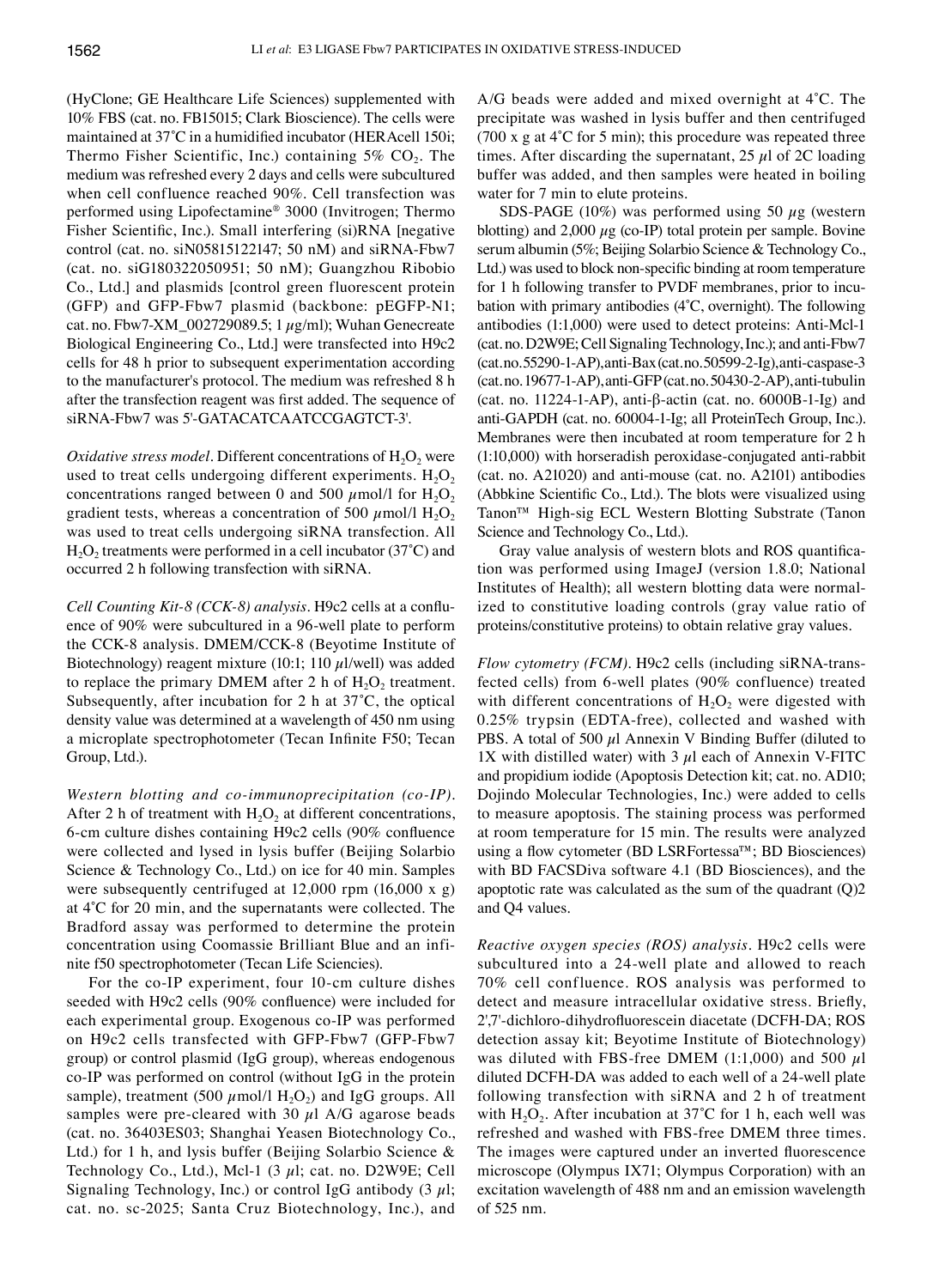

Figure 1. Fbw7 expression increases when oxidative stress aggravates H9c2 cell injury. (A) Cell Counting Kit-8 analysis of cells treated with increasing concentrations of H<sub>2</sub>O<sub>2</sub>. H9c2 cell viability decreased as H<sub>2</sub>O<sub>2</sub> concentration increased. (B) Western blot analysis of Fbw7, Mcl-1 and Bax expression, and cleaved/total caspase-3 ratio following treatment with various concentrations of H<sub>2</sub>O<sub>2</sub> (0-500  $\mu$ mol/l). (C) Gray value analysis of western blotting. (D and E) Flow cytometry revealed that the apoptotic rate (Q2+Q4) gradually increased alongside H<sub>2</sub>O<sub>2</sub> concentration (0-500  $\mu$ mol/l). Each experiment was performed independently three times. All values are presented as the mean  $\pm$  standard deviation.  $P<0.05$ ;  $P<0.01$  vs. the 0  $\mu$ mol/l group. Fbw7, F-box and WD repeat domain containing 7; Mcl-1, MCL1 apoptosis regulator, BCL2 family member; OD, optical density; Q, quadrant.

*Statistical analysis.* Images of western blots, FCM and ROS were processed by Photoshop CC 2017 (Adobe Systems, Inc.). Bar graphs were generated using GraphPad Prism (version 7.0.4; GraphPad Software, Inc.). Statistical analysis was performed using SPSS software (version 19.0; IBM Corp., Armonk, NY, USA) and data are presented as the mean  $\pm$  standard deviation. An independent samples t-test was used to analyze significance between two groups, whereas one-way analysis of variance followed by a least significant differences test was applied to compare datasets containing multiple groups. P<0.05 was considered to indicate a statistically significant difference.

# **Results**

*Fbw7 expression is increased when oxidative stress aggravates H9c2 cell injury.* In order to study oxidative stress-induced cell injury, a H9c2 cell injury model was induced following treatment with increasing concentrations of  $H_2O_2$ . CCK-8 analysis indicated that the viability of H9c2 cells was reduced as  $H_2O_2$ concentration increased (P<0.05; Fig. 1A). Furthermore, Fbw7 and Bax expression levels, and the cleaved/total caspase-3 ratio were increased, whereas Mcl-1 expression was decreased following treatment with increasing concentrations of  $H_2O_2$ ,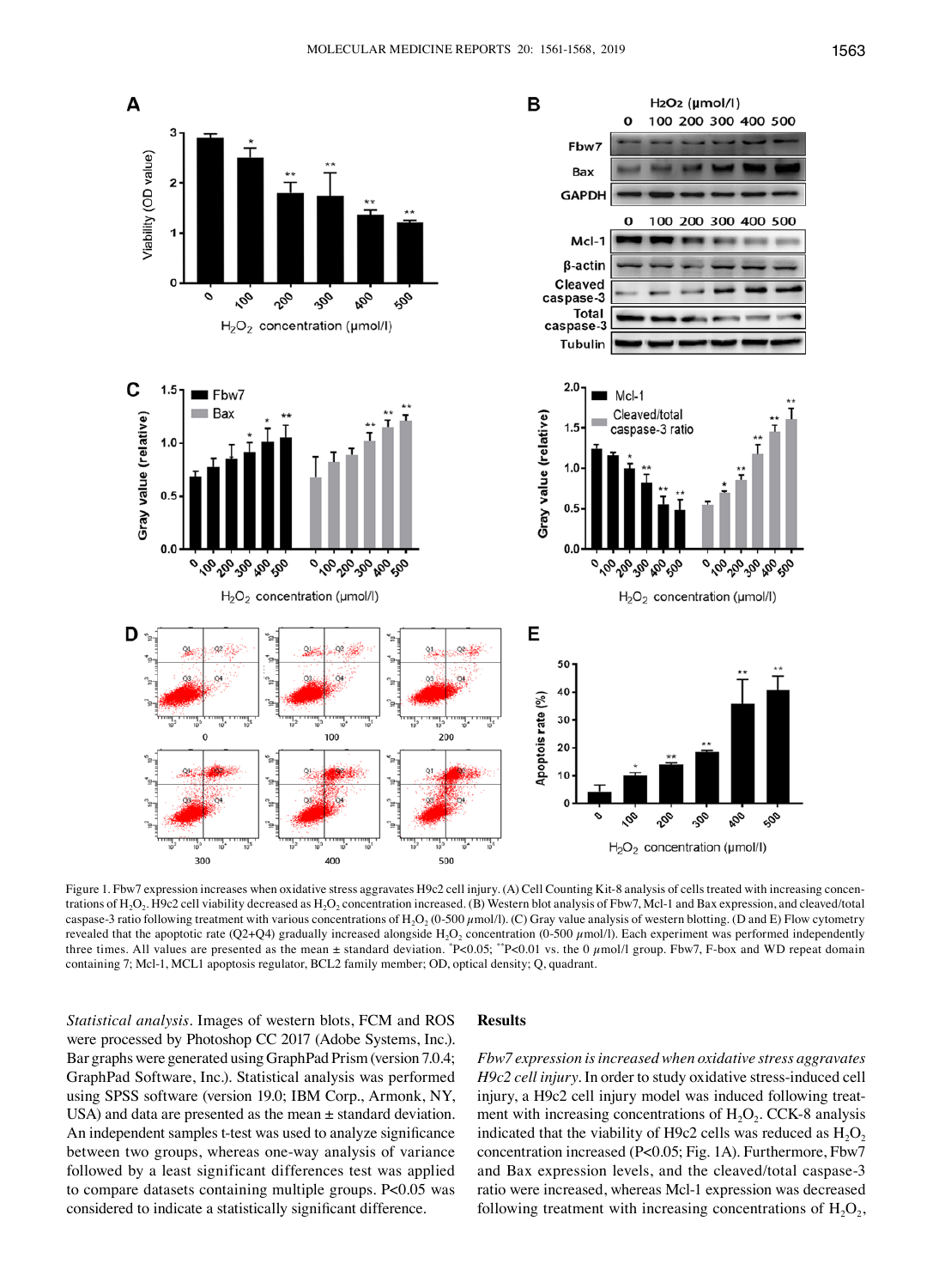

Figure 2. H9c2 cell injury induced by oxidative stress is alleviated following Fbw7 knockdown. (A) Viability analysis of H9c2 cells transfected with siRNA‑NC (NC group) and siRNA-Fbw7 (Si group) and treated with H<sub>2</sub>O<sub>2</sub> (NC+ and Si+ groups). (B) Western blot analysis of Fbw7, Mcl-1 and Bax protein expression, and cleaved/total caspase-3 ratio in NC, Si, NC+ and Si+ groups (NC+ and Si+ cells were treated with 500  $\mu$ mol/l H<sub>2</sub>O<sub>2</sub>). (C) Gray value analysis of western blotting. (D and E) Apoptosis analysis of the groups, the apoptosis rate (Q2+Q4) of the Si+ group (37%) was significantly lower than that in the NC+ group (61.5%). Each experiment was performed independently three times. All values are presented as the mean  $\pm$  standard deviation.  $P<0.05$ ;  $P<0.01$ . Fbw7, F-box and WD repeat domain containing 7; Mcl-1, MCL1 apoptosis regulator, BCL2 family member; NC, negative control; Si/siRNA, small interfering RNA; Q, quadrant.

as determined by western blotting (Fig. 1B and C). Flow cytometry revealed that the cell apoptotic rate was markedly increased alongside the intensity of  $H_2O_2$  treatment, and the highest apoptosis level was observed in the 500  $\mu$ mol/l group (P<0.01; Fig. 1D and E)

*H9c2 cell injury induced by oxidative stress is alleviated following Fbw7 knockdown.* To confirm the function of Fbw7 in H9c2 cell injury, Fbw7 expression was knocked down and alterations in oxidative stress-induced injury were observed. Cell viability in the negative control (NC) and siRNA (Si) groups was decreased in response to increasing concentrations of  $H_2O_2$ , whereas the viability of the Si group was increased compared with the NC group under the same level of oxidative stress (P<0.05; Fig. 2A). Compared with in the  $NC + 500 \mu$ mol/l H<sub>2</sub>O<sub>2</sub> (NC+) group, Fbw7 and Bax expression,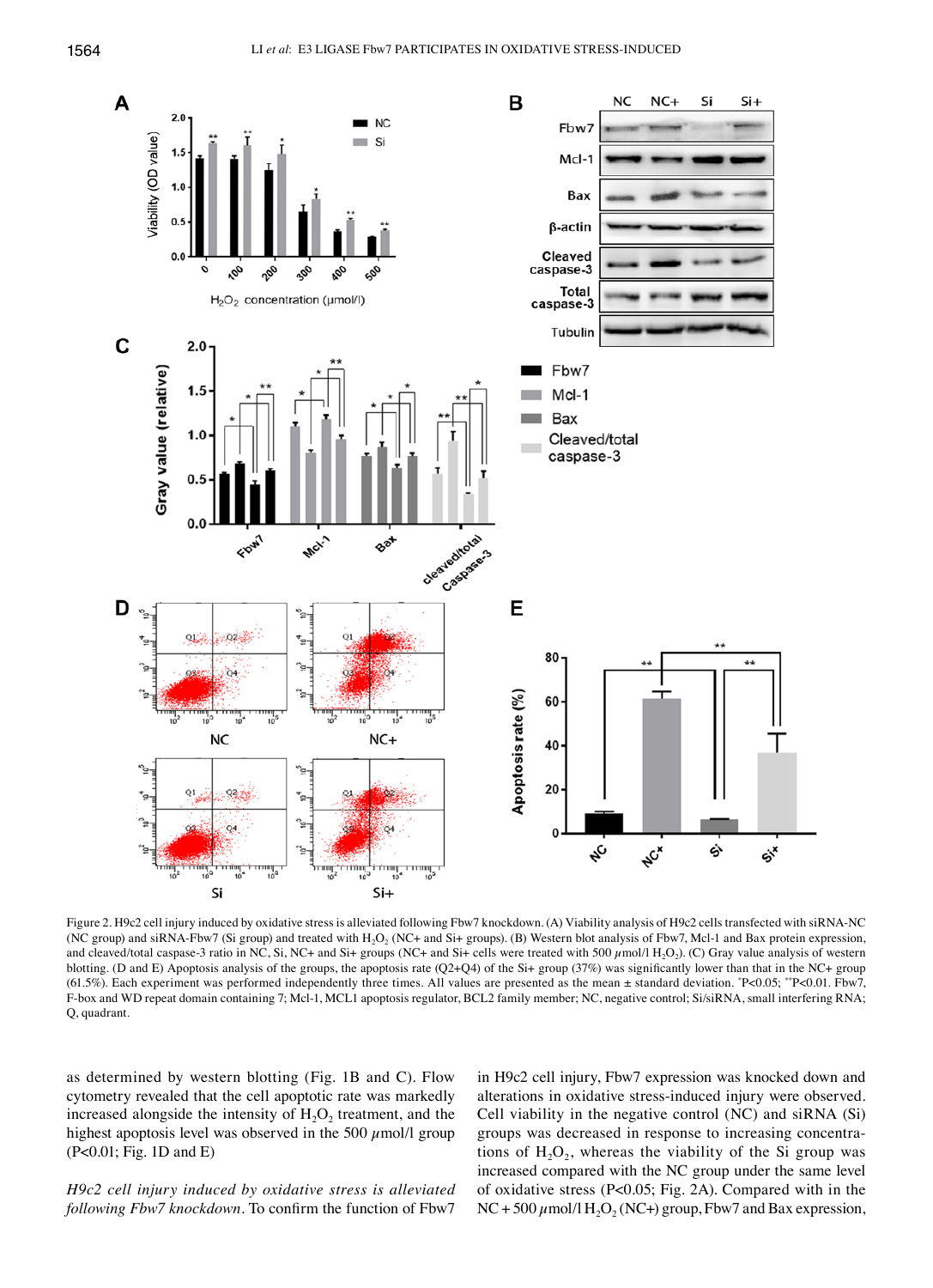

Figure 3. ROS accumulation in H9c2 cells decreases following Fbw7 knockdown. (A) ROS fluorescence intensity (green staining) in H9c2 cells was increased alongside increasing concentrations of  $H_2O_2$  (0-500  $\mu$ mol/l). "P<0.05; ""P<0.01 vs. the 0  $\mu$ mol/l group. (B) ROS analysis of H9c2 cells transfected with siRNA. NC+ and Si+ cells were treated with 500  $\mu$ mol/l H<sub>2</sub>O<sub>2</sub>. ROS accumulation was decreased when Fbw7 was silenced. \*\*P<0.01. Each experiment was repeated three times. Magnification, x200. All values are presented as the mean ± standard deviation. Fbw7, F-box and WD repeat domain containing 7; NC, negative control; ROS, reactive oxygen species; Si/siRNA, small interfering RNA.

and the cleaved/total caspase-3 ratio, were decreased, and Mcl-1 expression was increased in the Si + 500  $\mu$ mol/l  $H_2O_2$  (Si+) group (Fig. 2B and C). It may be hypothesized that knockdown of Fbw7 facilitated Mcl-1 accumulation and alleviated oxidative stress-induced cell injury. Furthermore, FCM revealed that the apoptotic rate in the Si+ group (37%) was markedly lower compared with in the NC+ group (61.5%; Fig. 2D and E).

*ROS accumulation in H9c2 cells decreases following Fbw7 silencing.* ROS analysis was performed to further investigate the mechanism underlying oxidative stress-induced cell injury. The proportion of H9c2 cells exhibiting ROS fluorescence

(green staining) was increased as  $H_2O_2$  concentration increased, and the highest fluorescence intensity was detected in the 500  $\mu$ mol/l group (Fig. 3A). There was no statistically significant difference in ROS fluorescence intensity between the NC and Si groups; however, following treatment with 500  $\mu$ mol/l H<sub>2</sub>O<sub>2</sub>, the number of cells with ROS fluorescence was decreased in the Si+ group compared with in the NC+ group (Fig. 3B). These results suggested that oxidative stress-induced cell injury may be mediated by ROS accumulation, and Fbw7 silencing could decrease ROS levels.

*Fbw7 participates in H9c2 cell injury via interacting with Mcl-1*. Co-IP was used to confirm the interaction between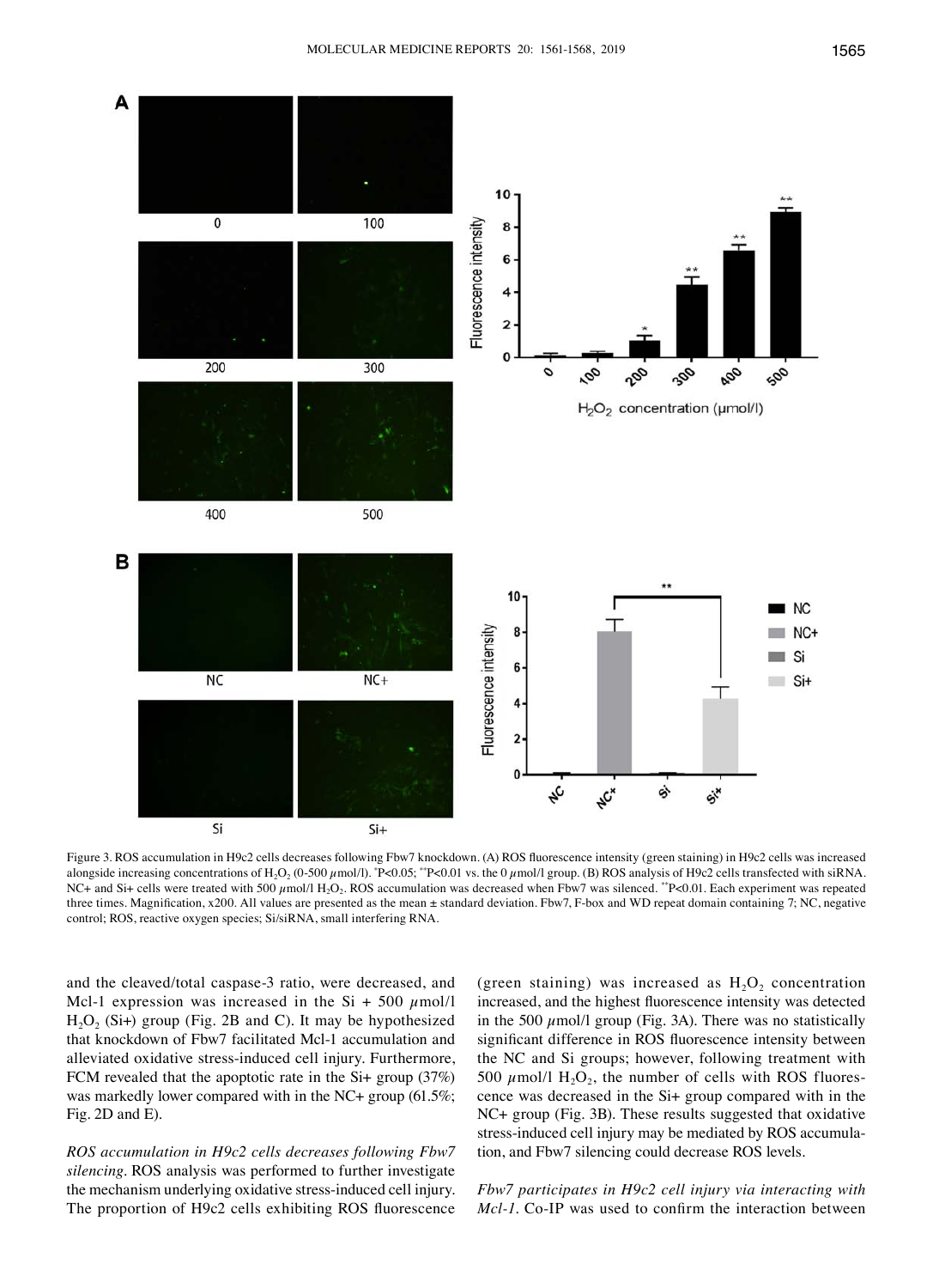

Figure 4. Fbw7 participates in H9c2 cell injury via interacting with Mcl-1. (A) Exogenous binding of GFP-Fbw7 and Mcl-1. GFP-Fbw7 molecular weight is ~130 kDa in western blot analysis, and the binding band existed at the same site. (B) Endogenous binding of Fbw7 and Mcl-1. Fbw7-Mcl-1 binding had the tendency to be enhanced under  $H_2O_2$  treatment (500  $\mu$ mol/l) compared with in the control group. Fbw7, F-box and WD repeat domain containing 7; GFP, green fluorescent protein; IB, immunoblotting; IP, immunoprecipitation; Mcl-1, MCL1 apoptosis regulator, BCL2 family member.

Fbw7 and Mcl-1. For exogenous co-IP, Fbw7 was successfully overexpressed in H9c2 cells transfected with GFP-Fbw7 (data not shown). The results indicated that the exogenous GFP-Fbw7 band was at 130 kDa in the overexpression group, and the binding band of GFP-Fbw7 was shown at the same site. Mcl-1 expression was decreased in response to Fbw7 overexpression (Fig. 4A). For endogenous binding of Fbw7 and Mcl-1, Fbw7-Mcl-1 binding had the tendency of being enhanced under  $H_2O_2$  treatment (500  $\mu$ mol/l) compared with in the control group (Fig. 4B). These results confirmed the interaction between Fbw7 and Mcl-1, and suggested that decreased Mcl-1 expression may be associated with the E3 ligase function of Fbw7.

## **Discussion**

To the best of our knowledge, the present study is the first to verify that Fbw7 participates in oxidative stress-induced myocardial cell injury. Fbw7 is an evolutionarily conserved protein, which has been reported to inhibit proliferation and interact with Notch1, c-Myc and c-Jun *in vitro* (7). The results of the current study revealed that myocardial cells exhibited increased cell injury and decreased cell viability in response to increased oxidative stress. The expression levels of Fbw7 and Bax were increased under oxidative stress stimulation, suggesting that cell injury occurs simultaneously with stress. The opposite results were observed for Mcl-1 levels. It may be hypothesized that Fbw7 and Mcl-1 serve a role in regulating cell viability. Following Fbw7 silencing, Mcl-1 expression increased and the injury of myocardial cells was markedly alleviated, alongside an increase in cell viability.

The results of the current study may be associated with decreased expression of Mcl-1, which is an important downstream molecule of Fbw7 (15,16). Mcl-1 is a key factor of myocardial cell survival, which participates in myocardial cell injury in numerous pathological conditions, including myocardial infarction, heart failure and ischemia-reperfusion injury (11). A previous study indicated that Mcl-1 inactivates the function of Bax, Bak and Bid, participates in cell survival, and inhibits cell autophagy via interacting with mitochondrial apoptosis factors (9). Furthermore, Mcl-1 prevents the discharge of cytochrome *c* from mitochondria (17).

The co-IP assay performed in the current study confirmed the interaction between Fbw7 and Mcl-1 in myocardial cells, and according to other studies, Fbw7 binds substrates after the substrates' CDC4 phospho-degron (CPD) motif is phosphorylated (18). The binding sites of CPD may vary and typically include threonine/serine residues (8). However, the affinity of CPD depends on the quantity of phosphorylated amino acid residues that interact with three arginine residues in the WD40 domain of Fbw7 (9). The WD40 domain is a repeated sequence responsible for signaling, mRNA modification and cell cycle regulation. The WD40 domain contains Try and Asp residues, and a repeated sequence of 40 amino acids, which enables the WD40 domain to detect polypeptides that contain phosphorylated Ser and Thr residues (19). Furthermore, the affinity of Fbw7 can be enhanced by the CPD phosphorylation of substrates induced by glycogen synthase kinase 3 (GSK3), which serves an important role in mediating Fbw7-related degradation (20).

Mcl-1 contains phosphorylated sites in its CPD motif, which may induce ubiquitylation after binding with Fbw7. Several studies have indicated that rapid stress-induced degradation of Mcl-1 is mediated by an alternative pathway involving E3 ubiquitin ligase, which binds stress-induced phospho-degron of Mcl-1 phosphorylated by GSK3 (21,22). The anti-apoptotic activity of Mcl-1 can be inhibited if phosphorylation occurs at Ser-159 and Thr-163 (23), and Fbw7 may degrade Mcl-1 by interacting with Mcl-1 CPD at these sites (24,25). A previous study revealed that the expression of Mcl-1 is decreased under hypoxic conditions (26). Other studies have revealed that the transcriptional level for Mcl-1 remains unaltered during hypoxia, which suggests that certain proapoptic molecules, including Fbw7, may target Mcl-1 at the protein level via ubiquitylation (27,28).

Phosphorylated CPD of Mcl-1 binds to Fbw7 and facilitates SCF ubiquitin ligase complex formation based on GSK3-dependent phosphorylation; notably, other studies have revealed that the Mcl-1 ubiquitylation can be triggered by its BH3 domain, which may also bind to Fbw7 (16), finally initiating Mcl-1 degradation in the 26S proteasome (29). Based on the aforementioned results, it may be hypothesized that Mcl-1 ubiquitylation is triggered by Ser-159 or Thr-163 phosphorylation, which induces binding to the phosphorylated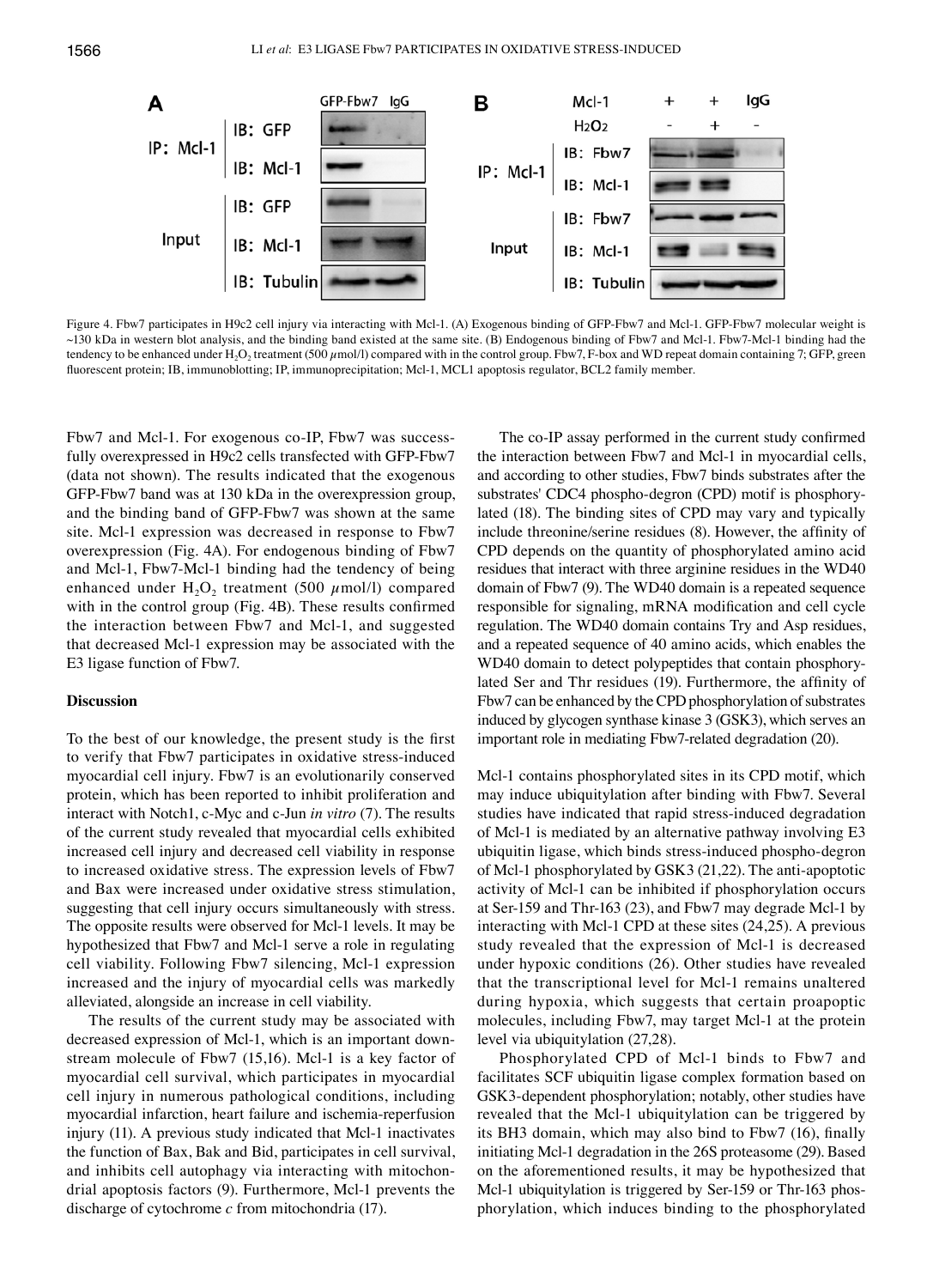WD40 domain of Fbw7 and results in Mcl-1 degradation. This process accelerates mitochondrial apoptosis caused by Bax by decreasing the levels of upstream Mcl-1.

The present study confirmed that Fbw7 may participate in the process of oxidative stress-induced myocardial cell injury; however, the role of this pathway requires further investigation in myocardial infarction, hypertrophy and cardiac arrhythmia. In conclusion, it was revealed that Fbw7 participated in oxidative stress-induced myocardial cell injury via interactions with Mcl-1, and that myocardial cell injury may be alleviated by inhibiting Fbw7. However, the roles of Fbw7 in other heart diseases, including arrhythmia, heart failure and myocardial hypertrophy, requires further investigation.

## **Acknowledgements**

Not applicable.

## **Funding**

This work was technically and financially supported by the Department of Cardiovascular Medicine, First Affiliated Hospital of China Medical University, and the Department of Translational Medicine of China Medical University. This study was supported by grants from the 64th Batch of Postdoctoral Science Funds Project of China (grant no. 2018M641750) and the National Natural Science Foundation of China (grant no. 81670231).

#### **Availability of data and materials**

The datasets used and analyzed during the current study are available from the corresponding author on reasonable request.

## **Authors' contributions**

XL, NZ and YZ designed the study. XL performed the experiments. PJ, YG, YT, SY and SW analyzed the data. XL wrote the manuscript. YS was involved in the conception and design of the study, and assisted in drafting the manuscript. All authors read and approved the final manuscript.

#### **Ethics approval and consent to participate**

Not applicable.

#### **Patient consent for publication**

Not applicable.

## **Competing interests**

The authors declare that they have no competing interests.

## **References**

1. Couto GK, Fernandes RO, Lacerda D, Campos‑Carraro C, Turck P, Bianchi SE, Ferreira GD, Brum IS, Bassani VL, Bello‑Klein A and Araujo ASR: Profile of pterostilbene‑induced redox homeostasis modulation in cardiac myoblasts and heart tissue. J Biosci 43: 931-940, 2018.

- 2. Nakayama KI and Nakayama K: Ubiquitin ligases: Cell-cycle control and cancer. Nat Rev Cancer 6: 369-381, 2006.
- 3. Lee EK and DiehlJA: SCFs in the new millennium. Oncogene 33: 2011-2018, 2014.
- 4. Skaar JR, Pagan JK and Pagano M: Mechanisms and function of substrate recruitment by F-box proteins. Nat Rev Mol Cell Biol 14: 369-381, 2013.
- 5. Welcker M and Clurman BE: FBW7 ubiquitin ligase: A tumour suppressor at the crossroads of cell division, growth and differ- entiation. Nat Rev Cancer 8: 83-93, 2008.
- 6. Deshaies RJ and Joazeiro CA: RING domain E3 ubiquitin ligases. Ann Rev Biochem 78: 399-434, 2009.
- 7. Spruck CH, Strohmaier H, Sangfelt O, Müller HM, Hubalek M, hCDC4 gene mutations in endometrial cancer. Cancer Res 62: 4535-4539, 2002.
- 8. Hao B, Oehlmann S, Sowa ME, Harper JW and Pavletich NP: Structure of a Fbw7-Skp1-cyclin E complex: Multisitephosphorylated substrate recognition by SCF ubiquitin ligases. Mol Cell 26: 131-143, 2007.
- 9. Welcker M, Larimore EA, Swanger J, Bengoechea-Alonso MT, Grim JE, Ericsson J, Zheng N and Clurman BE: Fbw7 dimer-Grim JE, Ericsson J, Zheng N and Clurman BE: Fbw7 dimer- ization determines the specificity and robustness of substrate degradation. Genes Dev 27: 2531-2536, 2013.
- 10. Ekholm‑Reed S, Goldberg MS, Schlossmacher MG and Reed SI: Parkin-dependent degradation of the F-box protein Fbw7<sup>β</sup> promotes neuronal survival in response to oxidative stress by stabilizing Mcl-1. Mol Cell Biol 33: 3627-3643, 2013.
- 11. Grim JE, Gustafson MP, Hirata RK, Hagar AC, Swanger J, Welcker M, Hwang HC, Ericsson J, Russell DW and Clurman BE: Isoform- and cell cycle-dependent substrate degradation by the Fbw7 ubiquitin ligase. J Cell Biol 181: 913-920, 2008.
- 12. Tetzlaff MT, Yu W, Li M, Zhang P, Finegold M, Mahon K, Harper JW, Schwartz RJ and Elledge SJ: Defective cardiovascular development and elevated cyclin E and notch proteins in mice lacking the Fbw7 F-box protein. Proc Natl Acad Sci USA 101: 3338-3345, 2004.
- 13. Wang X, Bathina M, Lynch J, Koss B, Calabrese C, Frase S, Schuetz JD, Rehg JE and Opferman JT: Deletion of MCL-1 causes lethal cardiac failure and mitochondrial dysfunction. Genes Dev 27: 1351-1364, 2013.
- 14. Fang YC and Yeh CH: Inhibition of miR‑302 suppresses hypoxia-reoxygenation-induced H9c2 cardiomyocyte death by regulating Mcl-1 expression. Oxid Med Cell Longev 2017: 7968905, 2017.
- 15. Inuzuka H, Shaik S, Onoyama I, Gao D, Tseng A, Maser RS, Zhai B, Wan L, Gutierrez A, Lau AW, *et al*: SCFFBW7 regulates cellular apoptosis by targeting MCL1 for ubiquitylation and destruction. Nature 471: 104-109, 2011.
- 16. Wertz IE, Kusam S, Lam C, Okamoto T, Sandoval W, Anderson DJ, Helgason E, Ernst JA, Eby M, Liu J, *et al*: Sensitivity to antitubulin chemotherapeutics is regulated by MCL1 and FBW7. Nature 471: 110-114, 2011.
- 17. Thomas RL, Roberts DJ, Kubli DA, Lee Y, Quinsay MN, Owens JB, Fischer KM, Sussman MA, Miyamoto S and Gustafsson ÅB: Loss of MCL‑1 leads to impaired autophagy and rapid development of heart failure. Genes Dev 27: 1365-1377, 2013.
- 18. Koepp DM, Schaefer LK, Ye X, Keyomarsi K, Chu C, Harper JW and Elledge SJ: Phosphorylation-dependent ubiquitination of cyclin E by the SCFFbw7 ubiquitin ligase. Science 294: 173-177, 2001.
- 19. Jackson PK: Ubiquitinating a phosphorylated Cdk inhibitor on the blades of the Cdc4 beta-propeller. Cell 112: 142-144, 2003.
- 20. Welcker M, Orian A, Jin J, Grim JE, Harper JW, Eisenman F and Clurman BE: The Fbw7 tumor suppressor regulates glycogen synthase kinase 3 phosphorylation-dependent c-Myc protein degradation. Proc Natl Acad Sci USA 101: 9085-9090, 2004.
- 21. Ding Q, He X, Hsu JM, Xia W, Chen CT, Li LY, Lee DF, Liu JC, Zhong Q, Wang X and Hung MC: Degradation of Mcl-1 by β-TrCP Mediates glycogen synthase kinase 3-induced tumor suppression and chemosensitization. Mol Cell Biol 27: 4006-4017, 2007.<br>22. Maurer U, Charvet C, Wagman AS, Dejardin E and Green DR:
- Glycogen synthase kinase-3 regulates mitochondrial outer membrane permeabilization and apoptosis by destabilization of MCL‑1. Mol Cell 21: 749-760, 2006.
- 23. Ren H, Koo J, Guan B, Yue P, Deng X, Chen M, Khuri FR and Sun SY: The E3 ubiquitin ligases β-TrCP and FBXW7 cooperatively mediates GSK3- dependent Mcl-1 degradation induced by the Akt inhibitor API-1, resulting in apoptosis. Mol Cancer 12: 146, 2013.